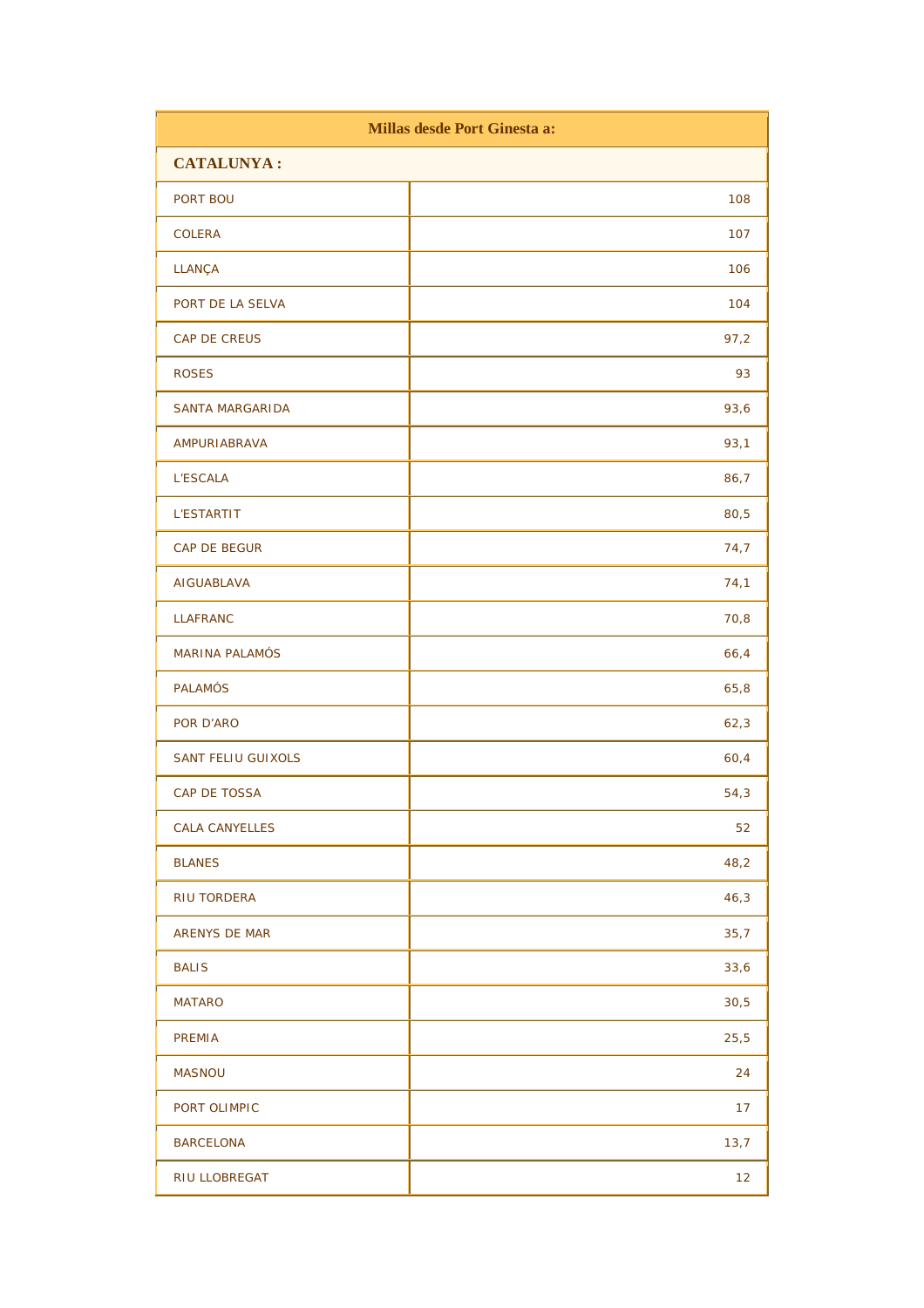| <b>PORT GARRAF</b>         | 1,1  |
|----------------------------|------|
| AIGUADOLÇ                  | 4,7  |
| PORT DE VILANOVA           | 9,3  |
| <b>SEGUR</b>               | 15   |
| <b>TARRAGONA</b>           | 33,6 |
| <b>SALOU</b>               | 38,3 |
| <b>CAMBRILS</b>            | 41   |
| <b>HOSPITALET INFANT</b>   | 47,5 |
| CALAFAT                    | 52,2 |
| <b>SANT JORDI D'ALFAMA</b> | 53,4 |
| L'AMETLLA                  | 55,5 |
| <b>L'ESTANY GRAS</b>       | 55,9 |
| L'AMPOLLA                  | 60,9 |
| <b>SANT CARLES RAPITA</b>  | 78,6 |
| <b>CASES D'ALCANAR</b>     | 77,3 |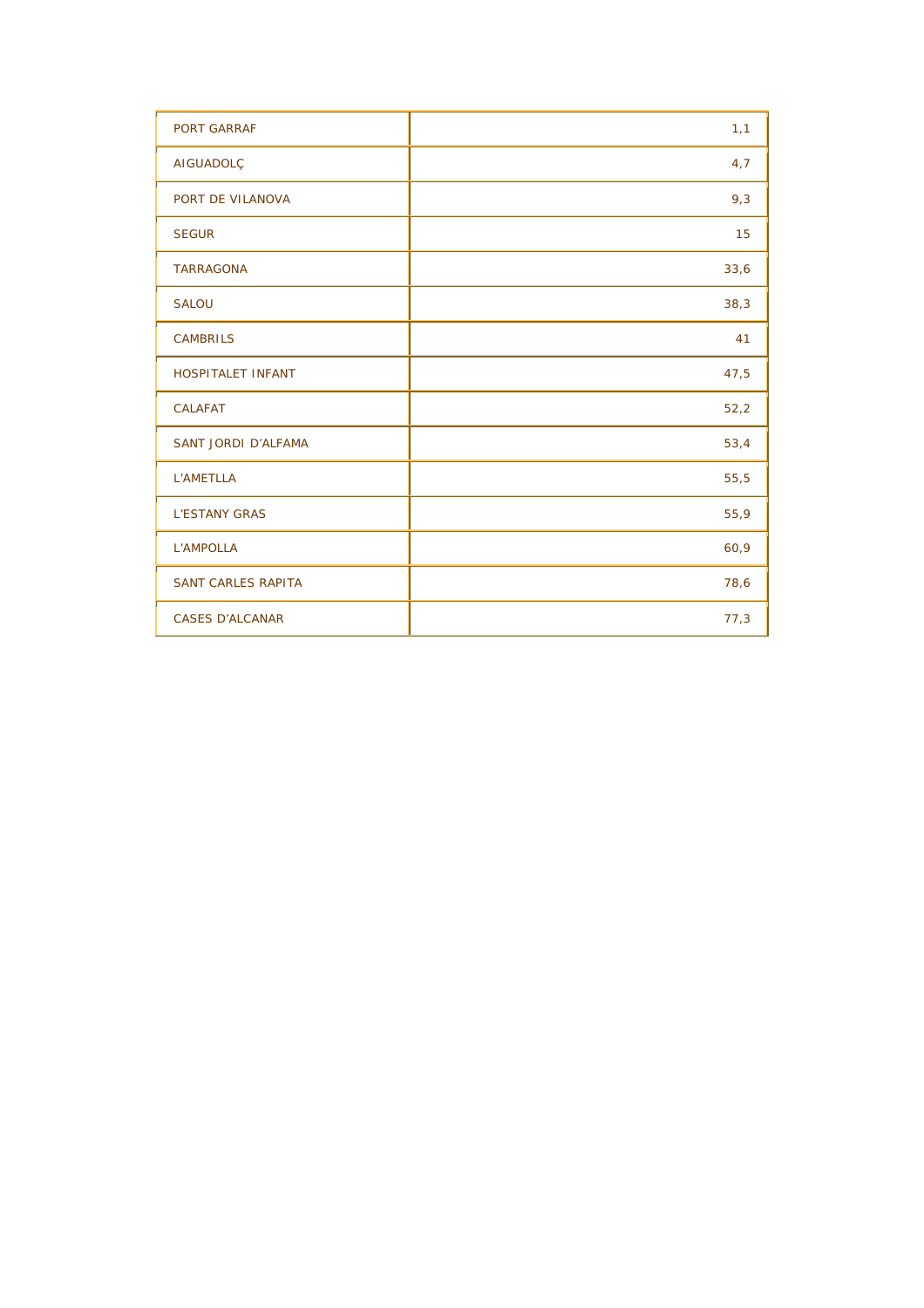| DISTANCIAS EN MILLAS ENTRE PUERTOS Y ACCIDENTES GEOGRÁFICOS DE<br><b>LAS BALEARES</b> |      |
|---------------------------------------------------------------------------------------|------|
| MAÓ (Nord)                                                                            | 142  |
| MAÓ (sud)                                                                             | 147  |
| <b>CIUTADELLA</b>                                                                     | 115  |
| <b>CAP FORMENTOR</b>                                                                  | 97,4 |
| <b>ALCUDIA</b>                                                                        | 108  |
| <b>POLLENSA</b>                                                                       | 105  |
| <b>SOLLER</b>                                                                         | 94,1 |
| <b>ILLA DRAGONERA</b>                                                                 | 103  |
| <b>ANDRAITX</b>                                                                       | 107  |
| <b>PALMA</b>                                                                          | 124  |
| <b>SANT ANTONI ABAD</b>                                                               | 140  |
| <b>ILLA TAGOMAGO</b>                                                                  | 134  |
| EIVISSA (Via Tagomago)                                                                | 147  |
| EIVISSA (Via Vedra)                                                                   | 166  |
| CALA SABINA FORMENTERA<br>(Via Tagomago)                                              | 156  |
| <b>CALA SABINA FORMENTERA</b><br>(Via Vedra)                                          | 161  |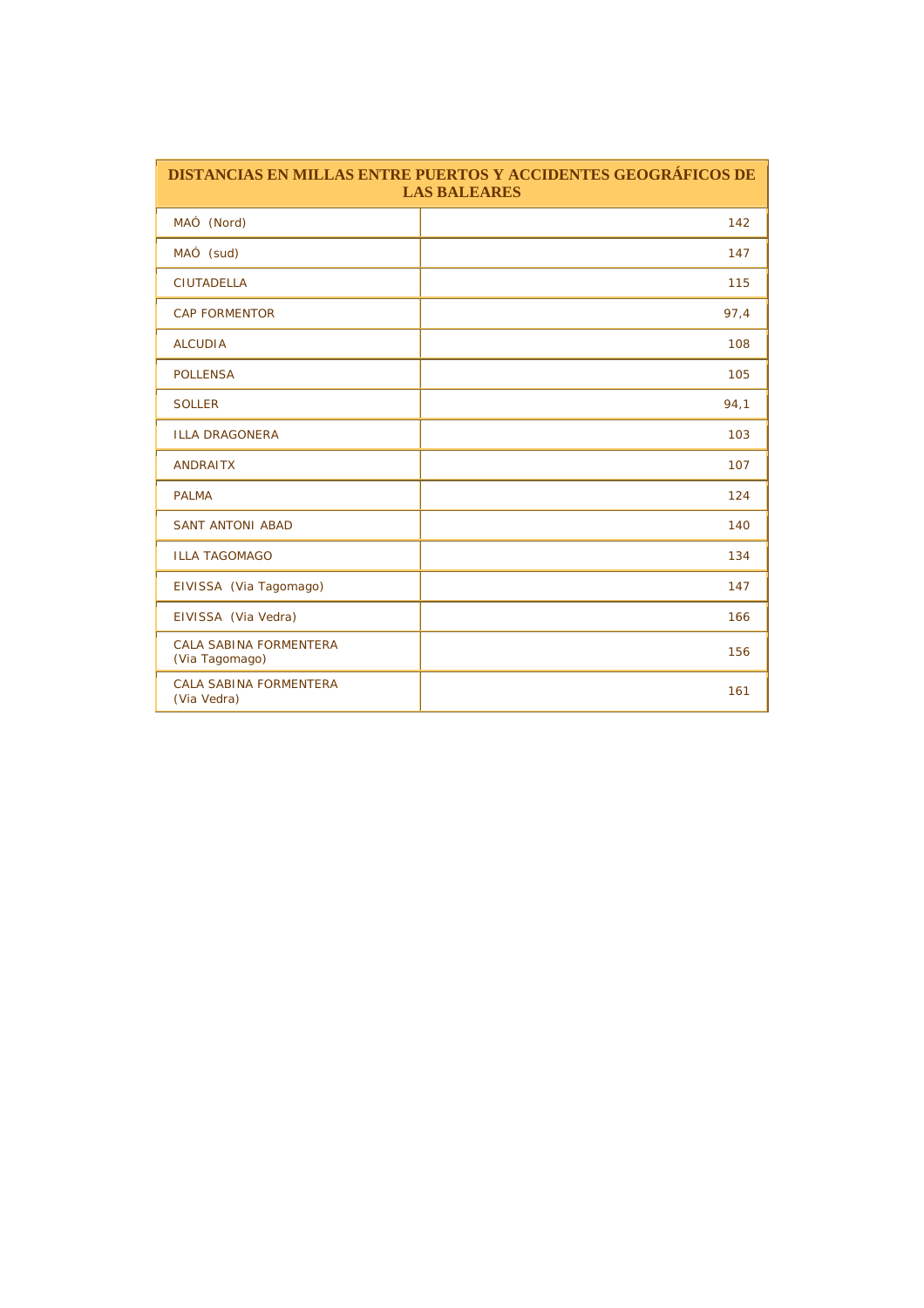| MEDITERRÁNEO PENINSULAR : |      |
|---------------------------|------|
| <b>BENICARLÓ</b>          | 80   |
| PEÑÍSCOLA                 | 88   |
| LAS FUENTES DE ALCOCEVER  | 95   |
| CASTELLÓ                  | 117  |
| <b>BURRIANA</b>           | 123  |
| <b>SAGUNTO</b>            | 140  |
| <b>VALENCIA</b>           | 153  |
| <b>CULLERA</b>            | 162  |
| <b>GANDIA</b>             | 164  |
| <b>DENIA</b>              | 166  |
| <b>JAVEA</b>              | 173  |
| <b>ALTEA</b>              | 191  |
| <b>ALICANTE</b>           | 216  |
| <b>TORREVIEJA</b>         | 236  |
| CARTAGENA                 | 273  |
| CABO DE GATA              | 148  |
| ALMERÍA                   | 361  |
| <b>ADRA</b>               | 387  |
| <b>MOTRIL</b>             | 411  |
| <b>MALAGA</b>             | 453  |
| <b>MARBELLA</b>           | 457  |
| <b>GIBRALTAR</b>          | 505  |
| <b>ALGECIRAS</b>          | 508  |
| <b>CANARIAS</b>           |      |
| SANTA CRUZ DE TENERIFE    | 1223 |
| <b>LAS PALMAS</b>         | 1203 |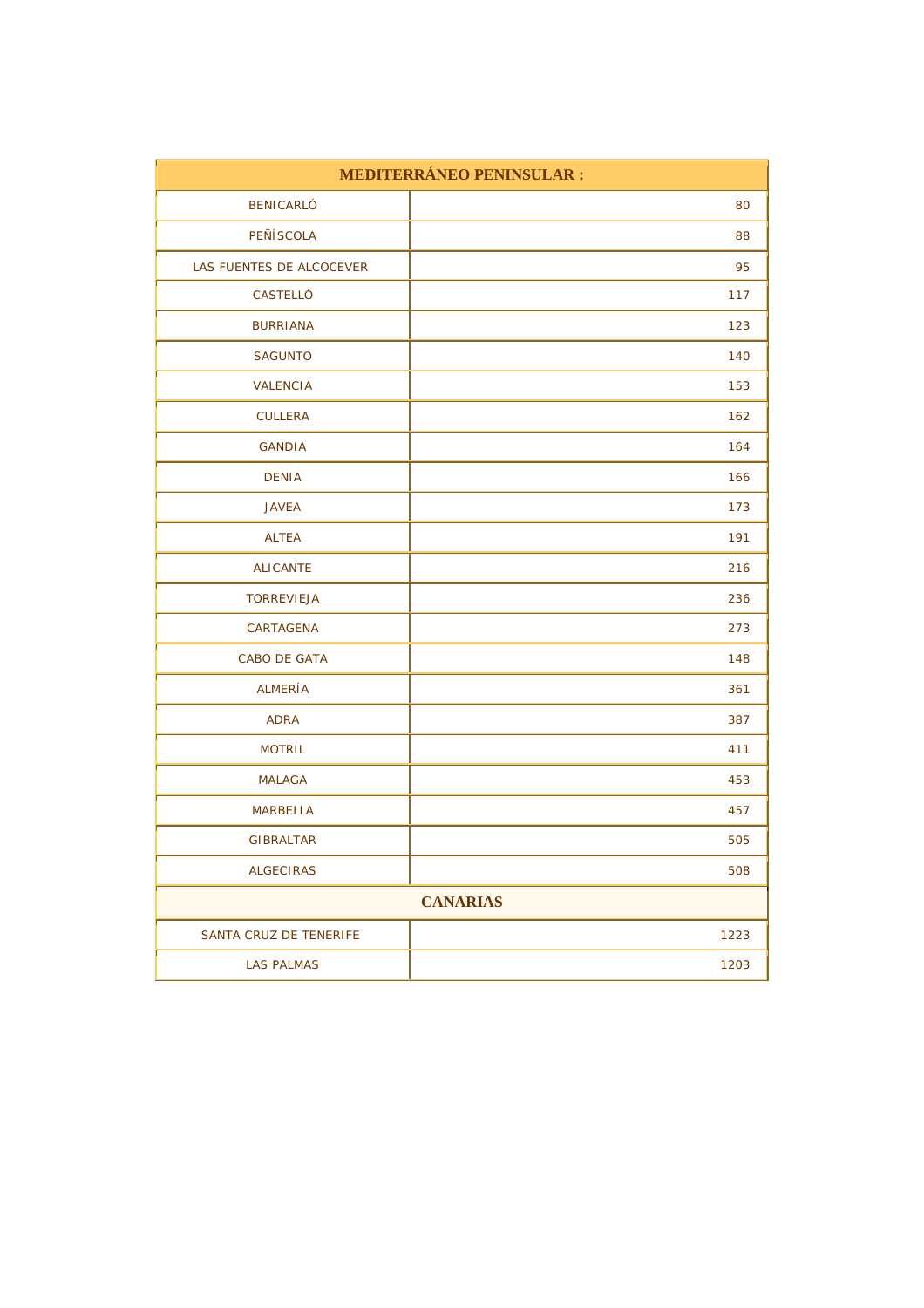| <b>ATLÁNTICO PENINSULAR</b> |      |
|-----------------------------|------|
| CÁDIZ                       | 576  |
| <b>SEVILLA</b>              | 645  |
| <b>HUELVA</b>               | 624  |
| <b>FARO</b>                 | 649  |
| <b>LISBOA</b>               | 809  |
| <b>BAYONA</b>               | 1013 |
| <b>LA CORUÑA</b>            | 1122 |
| <b>GIJÓN</b>                | 1244 |
| <b>SANTANDER</b>            | 1327 |
| <b>BILBAO</b>               | 1357 |
| <b>SAN SEBASTIÁN</b>        | 1401 |
| <b>FUENTERRABIA</b>         | 1414 |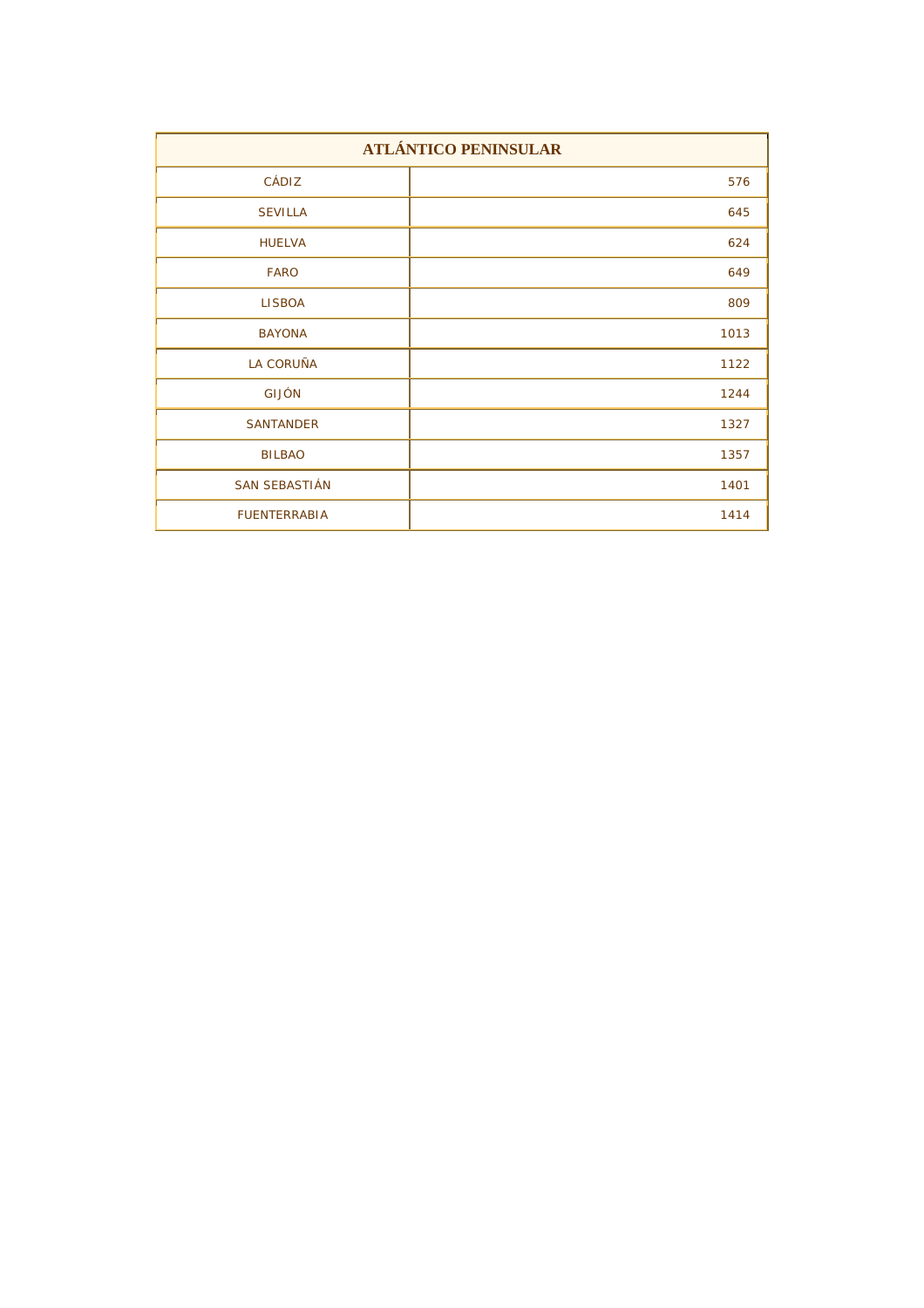| MEDITERRÁNEO      |      |
|-------------------|------|
| <b>MARSELLA</b>   | 195  |
| <b>ANTIBES</b>    | 278  |
| MÓNACO            | 293  |
| GÉNOVA            | 362  |
| <b>PORTOCERVO</b> | 360  |
| <b>ALGHERO</b>    | 298  |
| CAGLIARI          | 369  |
| <b>NÁPOLES</b>    | 569  |
| <b>LIPARI</b>     | 643  |
| <b>MESSINA</b>    | 686  |
| <b>MALTA</b>      | 673  |
| <b>PIREO</b>      | 1167 |
| <b>ESTAMBUL</b>   | 1480 |
| PORT SAID         | 1593 |
| <b>TÚNEZ</b>      | 493  |
| <b>BIZENTA</b>    | 450  |
| <b>BONA</b>       | 386  |
| <b>BOUGIE</b>     | 317  |
| <b>ANGEL</b>      | 277  |
| <b>ORAN</b>       | 354  |
| <b>MELILLA</b>    | 428  |
| <b>CEUTA</b>      | 504  |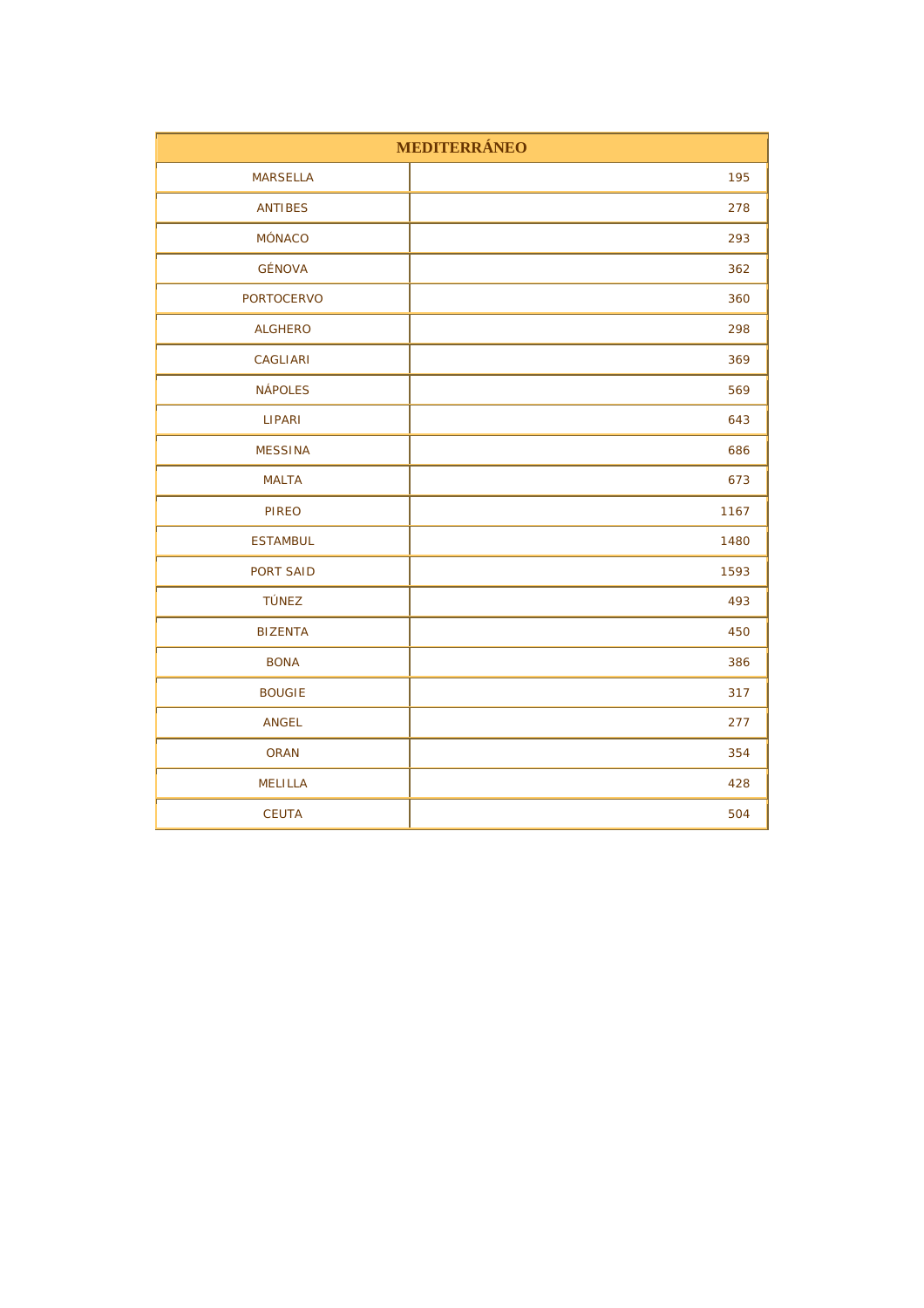| EUROPA ATLÁNTICA   |      |
|--------------------|------|
| <b>SOUTHAMPTON</b> | 1640 |
| <b>LONDRES</b>     | 1812 |
| <b>EL HAVRE</b>    | 1665 |
| <b>AMBERES</b>     | 1876 |
| <b>ROTTERDAM</b>   | 1872 |
| <b>AMSTERDAM</b>   | 1898 |
| <b>BREMEN</b>      | 2112 |
| <b>HAMBURGO</b>    | 2122 |

| AMÉRICA ATLÁNTICA         |      |
|---------------------------|------|
| <b>MONTREAL</b>           | 3697 |
| <b>BOSTON</b>             | 3516 |
| <b>NEW YORK</b>           | 3708 |
| <b>NEW ORLEANS</b>        | 5052 |
| <b>GRANADA</b>            | 3705 |
| COLON (PANAMÁ)            | 4828 |
| <b>BAHÍA</b>              | 4054 |
| RÍO DE JANEIRO            | 4726 |
| <b>MONTEVIDEO</b>         | 5719 |
| <b>BUENOS AIRES</b>       | 5836 |
| PUNTA ARENAS (Magallanes) | 6913 |